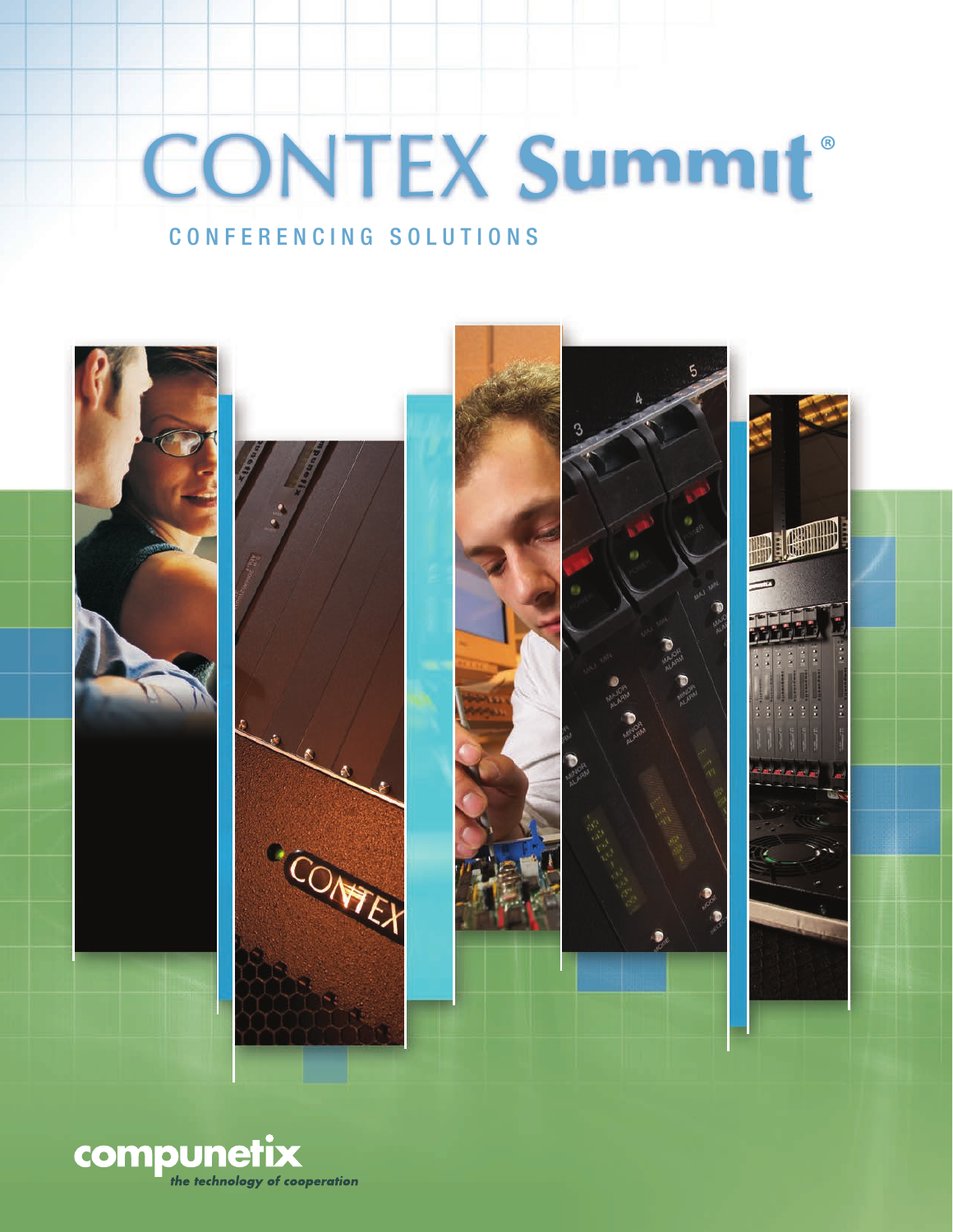# **CONTEX Summit®**

# Elevate your Conferencing. Meet on the Summit.

### **Meetings and conferences are about communicating.**

They're about delivering a clear message and driving toward consensus. They're about informing, explaining, deciding and presenting ideas to groups of people at the same time.

Effective communication increases productivity, enhances business activities, and drives down costs.

Communication is flexible. It can be planned, fixed – scheduled. Or, it can be spontaneous, ad-hoc – on demand.

Communication evolves and grows; changing locations, venues, mediums, networks, and media.

Collaborative Communication. *Many forms. Many applications. Many opportunities.* 



### **CONTEX Summit — one conferencing system — a collaboration platform for communication without limits.**

# • Expand Markets • Increase Revenues • Decrease Costs

One media processor that spans all conferencing markets. Regardless of your collaboration needs, the **CONTEX Summit** is the only platform required. It combines an almost unlimited capacity with carrier class reliability, VoIP and TDM connectivity, rich features, and a small footprint. The Summit allows users to "meet" anytime, from anywhere in the world over the telephone or Internet, with or without reservations.



flexibility of a media server to bridge the transition from circuit switched to packet-based telecom networks.

### RICH FEATURES

The Summit is feature rich and offers the most comprehensive set of audioconferencing collaboration capabilities available.

### **CONTEX Summit solutions incorporate capabilities such as:**

- Customizable IVR
- Digital audio recording
- Web-based end-user interfaces
- Real-time call center agent interfaces
- VoIP and SIP
- Automatic Gain Control
- Open APIs
- Multi-language Support
- Automatic Conference Linking
- Support for all call types, endpoints, and markets
- Internationalized interfaces

If you want a high-capacity, expandable, re audioconferencing platform, the CONTEX S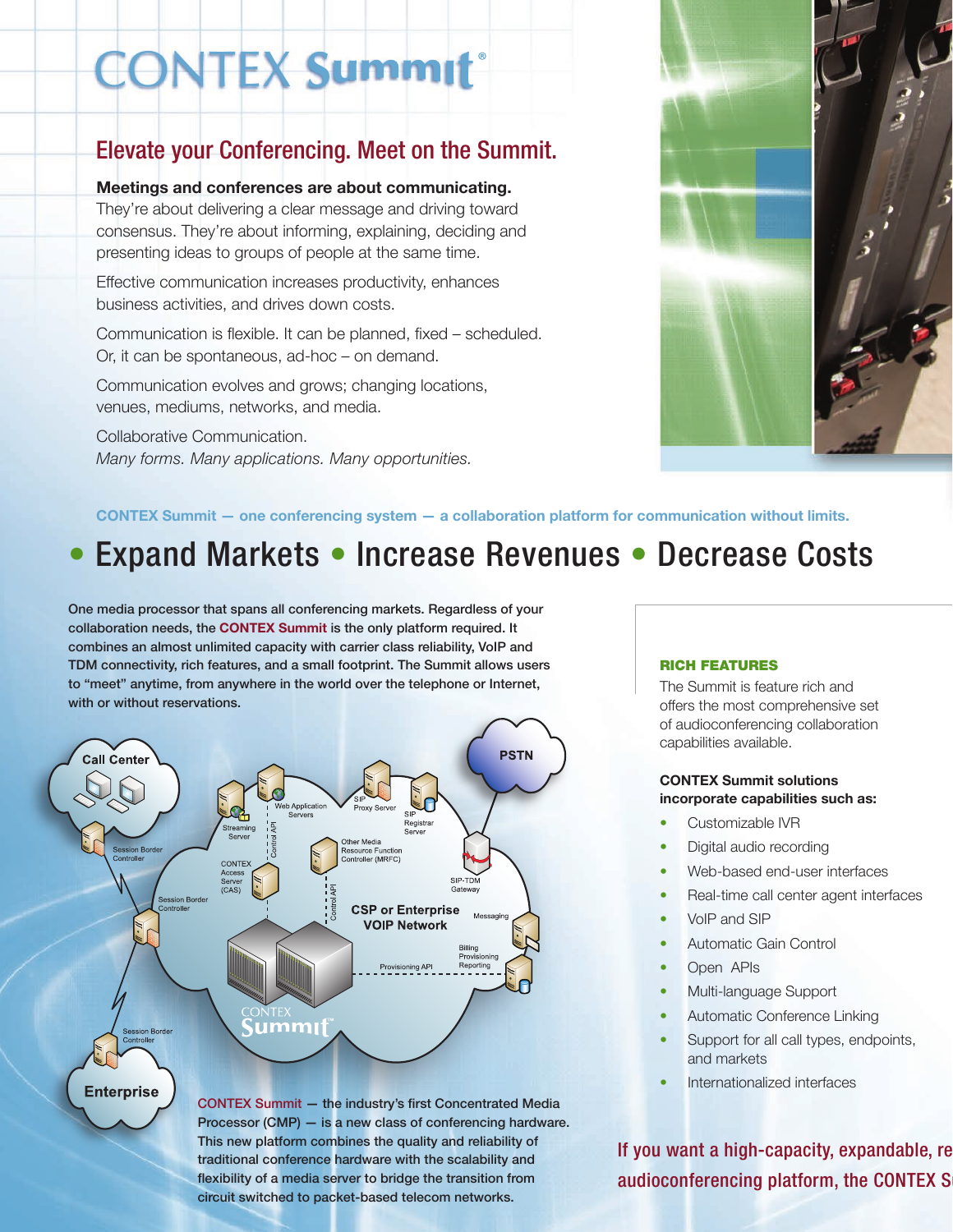

# CONTEX Summit Gives You

### **SECURITY**

Meeting today's increasing concerns for protected communications, the CONTEX Summit provides powerful capabilities for keeping your meetings secure. These include multiple passcodes, conference level passcodes, number filtering, and web-based conference support for encrypted communications.

### FLEXIBILITY & GROWTH

With the CONTEX Summit, you can communicate using PSTN, VoIP, or the Web and conduct either attended or unattended conferencing.

With its expandable architecture, add ports as the demand for your service increases. And you have almost unlimited capacity with up to five shelves providing up to 9,600 ports in one system.

## liable, and feature-rich ummit is the media processor for you!

### QUALITY CONFERENCING

In addition to continuing the CONTEX tradition of conference call clarity, the Summit is the only media processor on the market that supports highfidelity VoIP audio processing.

### **COMPATIBILITY**

The Summit is completely backward compatible with all current CONTEX interfaces and APIs.

### INVESTMENT PROTECTION

As with all Compunetix products, the CONTEX Summit is competitively priced, represents an unprecedented value and offers a lifetime of support.



### HIGH CAPACITY VoIP & TDM

You get nearly 2,000 ports per shelf through this system's high-density connectivity. The network interface modules provide the capacity and network flexibility to support large attended and on-demand services for both PSTN and IP clients.

### RELIABILITY

The carrier-class CONTEX® family of conferencing platforms is the most reliable in the industry. In fact, nearly every installed CONTEX platform is still in use today.

The CONTEX Summit offers optional redundant components, continuous system check and diagnostics, hot-swap modules, highly reliable operating system, power supply and feed redundancy, and fan monitoring.